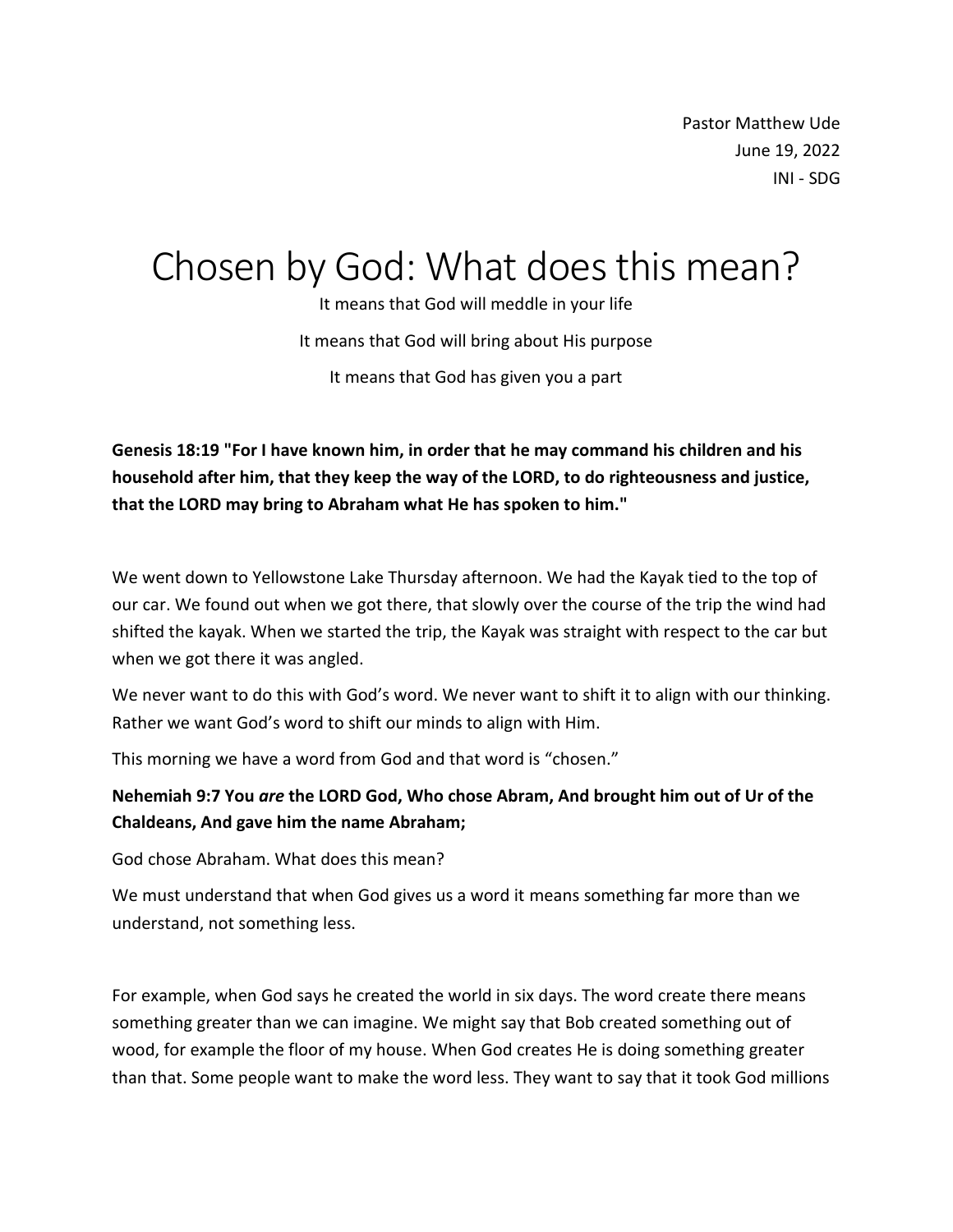of years and that He used evolution. When God uses the word create he does not mean something less he means something more.

Another example: "God so loved the world." When God says He loves us it means something more than when we say that we love. People like to make the word love something less. They say that because God loves the world, He doesn't really care about sin and wouldn't ever punish people. This is making love less not greater. It is love that causes an earthly father to get angry when their children run into the street, start smoking or doing drugs, drink too much, party too much, stop coming to church etc. It is love that causes an earthly father to discipline their children. God's love is greater not less. His love for us is what causes Him to not abide the sight of sin within us and seek to remove it from us. When God loved the world, this means something more.

Today we have the word "chosen." Abraham was chosen by God. We have tendency to make this word mean something less than what it is. It means something more.

We pray that God would shift our thoughts to be in line with His and keep us from shifting His word to align with our thoughts.

#### **God chose Abraham. What does this mean?**

#### **First, it means that God had every intention of meddling in Abraham's life.**

Our text says that God has known Abraham. For God to say that He has known Abraham means that He has taken a special interest in Abraham. He has been there for every step that Abraham has taken and He the Lord has himself directed those steps. It means that God has made himself an intimate part of Abraham's life

We have this fascinating passage from the prophet Amos

# **Amos 3:1-2 Hear this word that the LORD has spoken against you, O children of Israel, against the whole family which I brought up from the land of Egypt, saying: <sup>2</sup> "You only have I known of all the families of the earth; Therefore I will punish you for all your iniquities."**

What God is saying here is that because He has chosen Abraham and his descendants, He will make certain that they learn to walk rightly. He will discipline them. A father doesn't care if another child learns to walk, but he goes to great lengths to make sure His children do. The Father has known Abraham and His descendants to make sure they learn to walk in faith.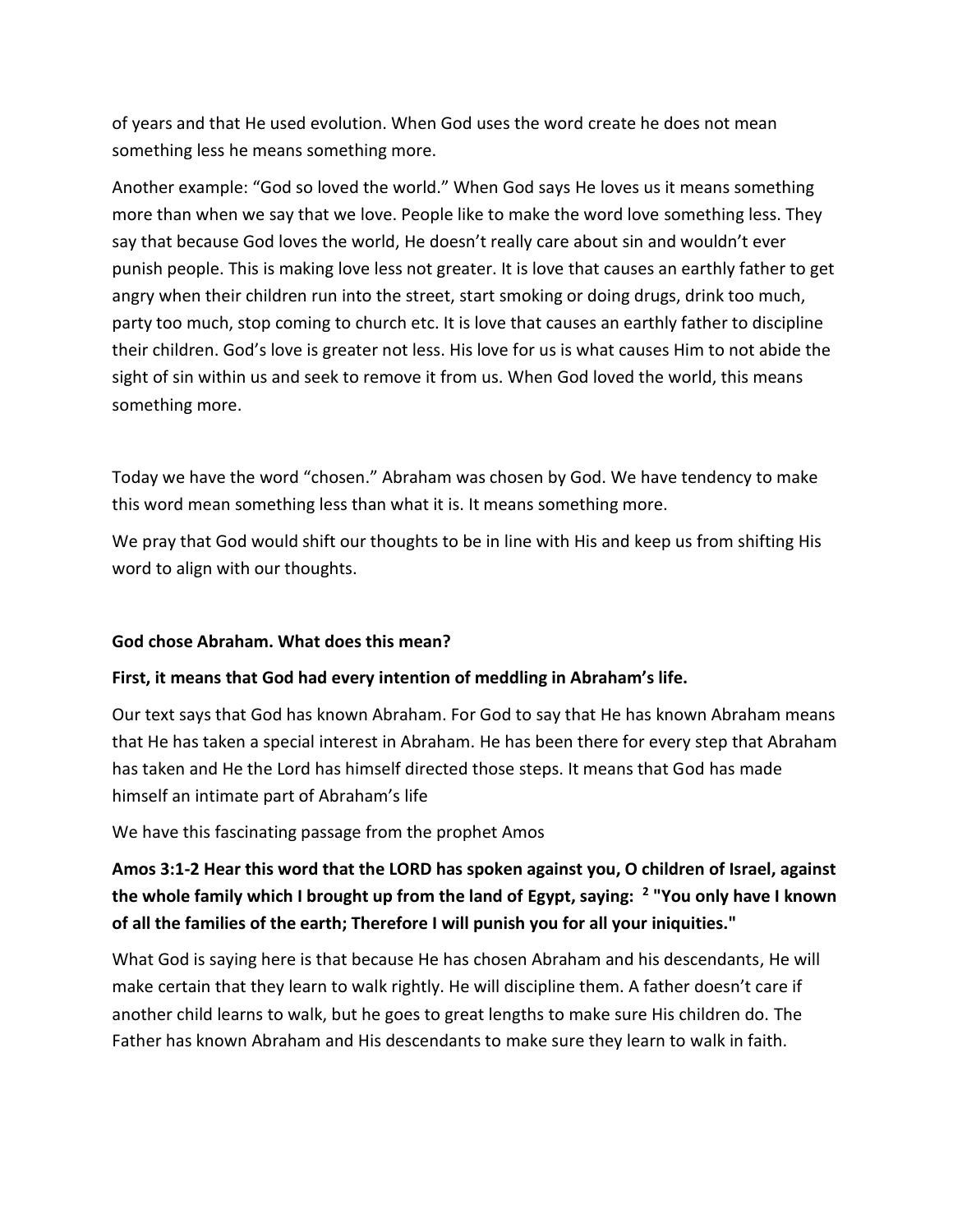This is what we see in the whole life of Abraham. Here is a man who step by step the Lord calls, promises, disciplines, visits, and praises, until Abraham has learned how to walk by faith. God molds him like a ball of clay into a shape God has chosen.

This is what it means to be called, chosen, known by God. It means that God takes hold of your life and does not let it go until He has made something out of it.

## **Romans 8:29 For whom He foreknew, He also predestined** *to be* **conformed to the image of His Son,**

When God has chosen a person, he is going to meddle in their life. God chose Abraham and He has chosen you. He will mold you as He did Abraham.

### **Secondly it means that God is going to bring about His purpose**

Why God chose Abraham instead of Job or Melchizedek, is a question we can never answer. But for what purpose did God choose Abraham that we can answer because God himself tells us. Our text tells us "in order that he might command his children after him." Through those children He is going to bring the Messiah, through which He is going to save the world. God's purpose is to restore the tree of life to mankind.

But notice that God makes it clear that He brings about this purpose even though that sounds backwards to us. The more God has know Abraham the more His children will taught. This sounds backwards to us. We would think the more we know God the more our children will be taught.

God's logic often seems backwards to us. This is because we think like children.

4 year-old; Can we get a kitten

Father: I am allergic. We can't be in the same house.

4 year-old: You could sleep outside.

We laugh because we can see that the child's logic, thinking, and priorities are backwards but then we go and do the same thing to God. We talk to God like a child and God laughs because our thinking is backwards.

Human thinking: the more I know God the better I can teach my children

God's Thinking: The more God knows you, the better He will bring about the teaching of your children.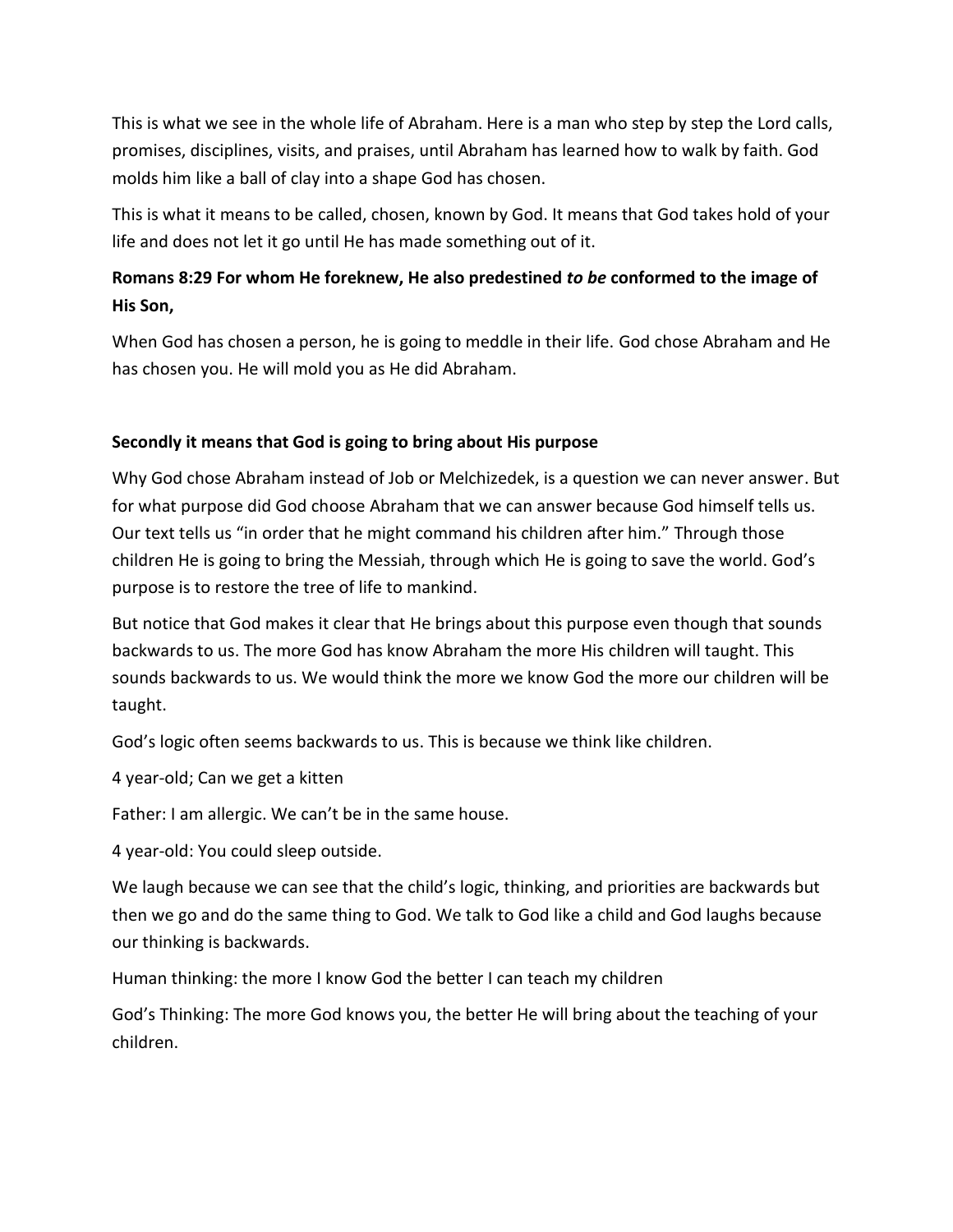We make God's choosing less, when we think that it is our knowing of God, or our choosing of God that brings about God's blessings in our life. That is not the case. It is God choosing us that produces his purpose in our life.

God has chosen you to bring about His purpose in your life.

## **Thirdly God has a part for you**

The thing that really has to be stressed there is the phrase "a part." It's only a part and it is probably not the part you want.

God's purpose for Abraham wasn't just to create a nation of people who walked in His word. But our text continues "**that the LORD may bring to Abraham what He has spoken to him."**

What God has spoken to Abraham is that that through him "all the world will be blessed." That means that through Abraham the Messiah will come. The Messiah who we heard about last week. The messiah who will restore to the world the tree of life.

Abraham's part in God's plan of salvation was to be rich and leave his father's homeland, and become the highest example of what it means to live by faith. This is a part we would all like to play. But God does not have the same part for all of us.

Consider another passage that we all know and love.

## **Jeremiah 29:11 For I know the thoughts that I think toward you, says the LORD, thoughts of peace and not of evil, to give you a future and a hope.**

We often use this verse and think that it means that God will eventually bless our life the way that he did Abraham's. But we forget that the "you" here is plural. It doesn't say that God has a plan for you (sg, but for you (pl). God has a plan to give a future and a hope to His people.

Abraham's part in God's plan was to be the father of faith. Those to whom Jeremiah is speaking their part was to be slaves in Babylon, to have their whole life ripped away from them, to live in exile and never see their homeland again.

The comfort of this passage is not that we will go through a rough time and then become rich life Abraham. The comfort of this passage is that all though we may have a rough part to play in this world we along with all of God's people will be brough through this world to His eternal life.

What it does mean is that God's purpose is to bring us all to that tree of life. Abraham's choosing and Abraham's blessing was not for him alone but for us all. Whatever part we have is